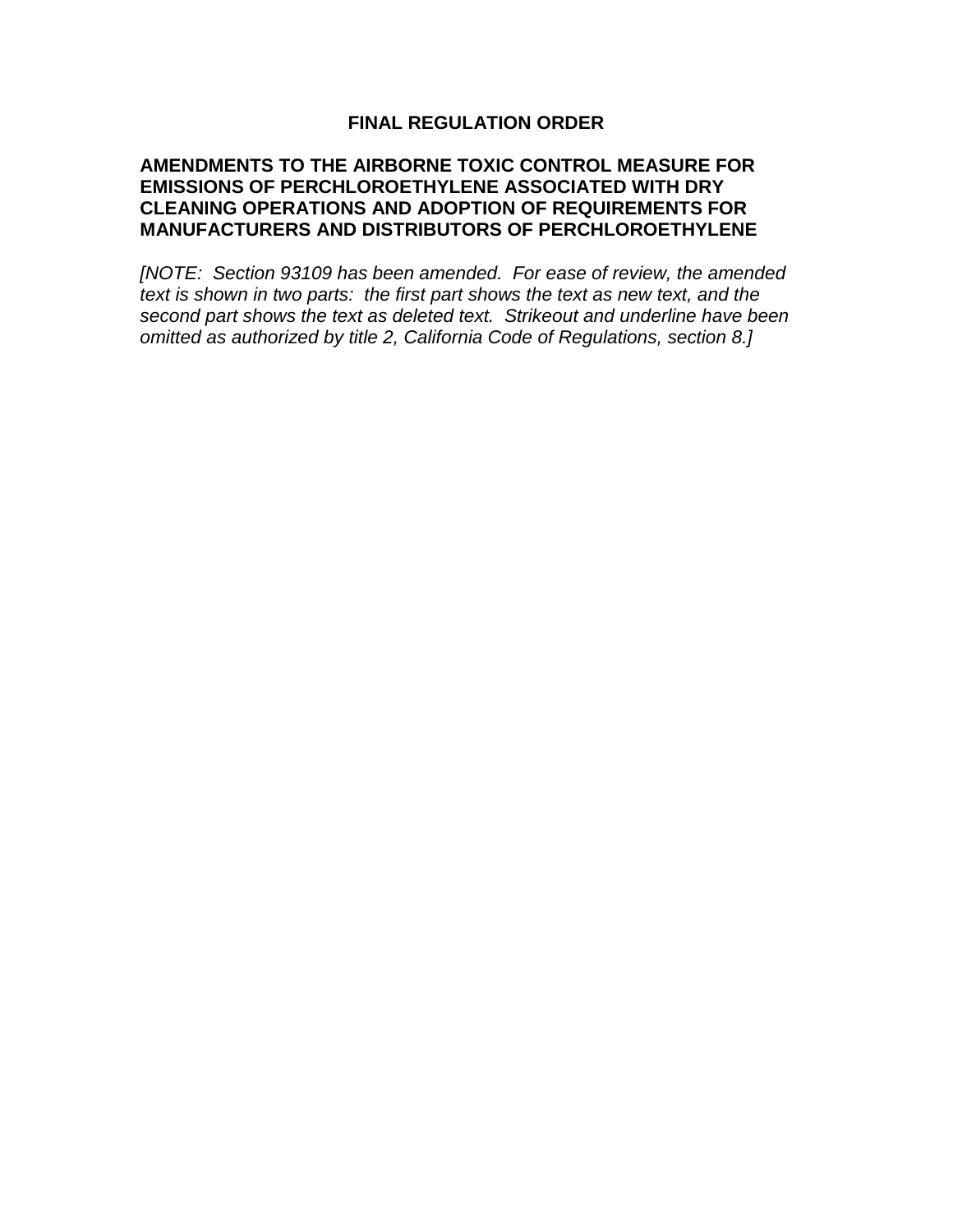## **PART 1 ~ Add the following New Text**

Amend section 93109, title 17, California Code of Regulations, to read as follows:

### **Section 93109. Airborne Toxic Control Measure for Emissions of Perchloroethylene from Dry Cleaning and Water-Repelling Operations.**

### **(a) Purpose.**

The purpose of this control measure is to phase-out the use of perchloroethylene (Perc) from dry cleaning and water-repelling operations. Eliminating these emissions will further protect the public health, especially for Californians who live or work near dry cleaning and water-repelling facilities.

#### **(b) Applicability.**

This section applies to any person who sells or distributes Perc to California dry cleaners or who sells, distributes, installs, owns, or operates dry cleaning equipment in California that uses any solvent that contains Perc.

#### **(c) Severability.**

Each part of this section is deemed severable, and in the event that part of this section is held to be invalid, the remainder of this section shall continue in full force and effect.

- **(d) Definitions.** The definitions in Health and Safety Code division 26, part 1, chapter 2, commencing with section 39010, shall apply, with the following additions:
	- (1) "Add-on secondary control machine" means a closed-loop machine with a secondary control system that is designed or offered as a separate retrofit system for use on multiple machine makes and models.
	- (2) "Adsorptive cartridge filter" means a replaceable cartridge filter that contains diatomaceous earth or activated clay as the filter medium.
	- (3) "Carbon adsorber" means an air cleaning device that consists of an inlet for exhaust gases from a dry cleaning machine; activated carbon in the form of a fixed bed, cartridge, or canister, as an adsorbent; an outlet for exhaust gases; and a system to regenerate or reclaim saturated adsorbent.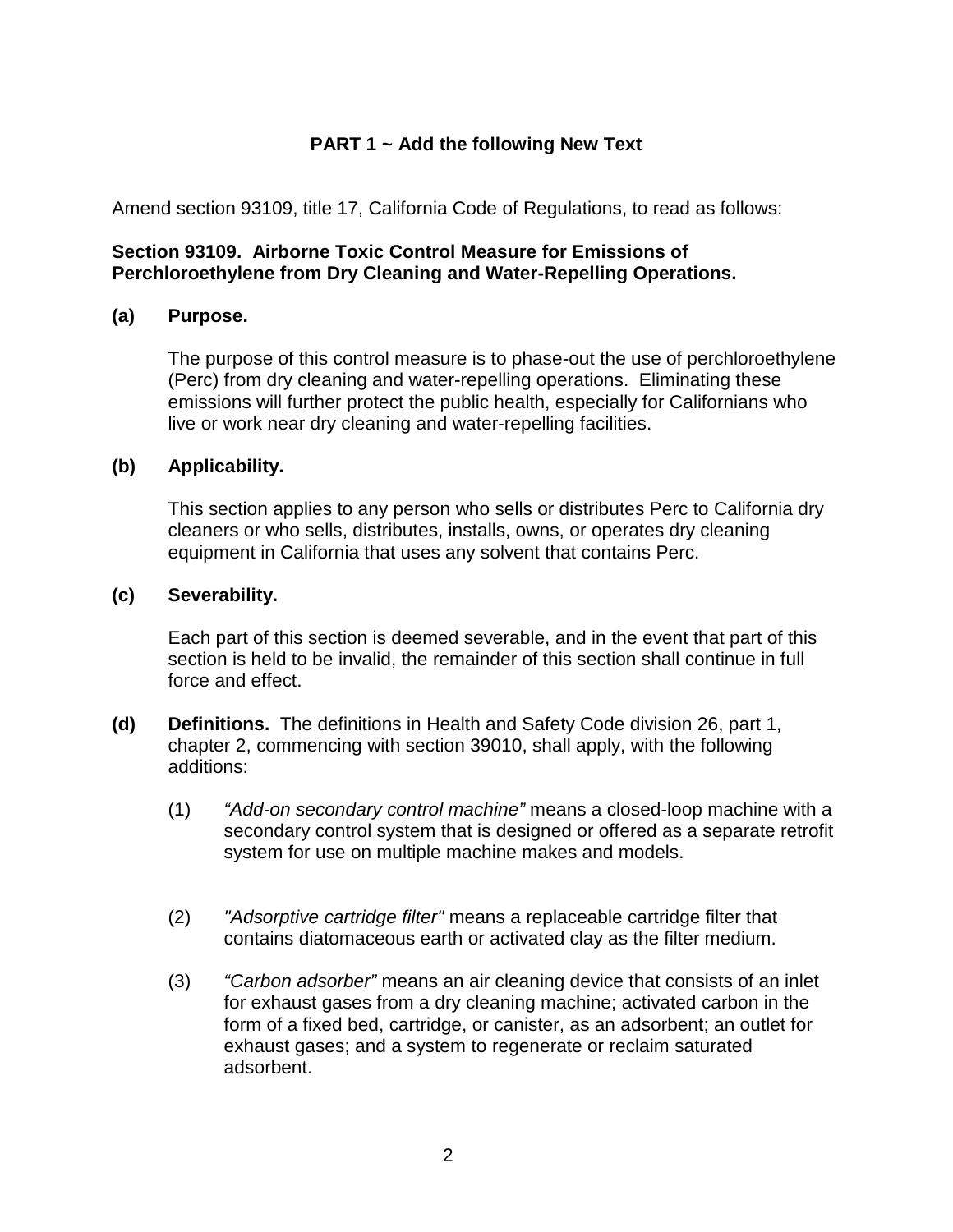- (4) "Cartridge filter" means a replaceable cartridge filter that contains one of the following as the filter medium: paper, activated carbon, or paper and activated carbon. A cartridge filter contains no diatomaceous earth or activated clay. Cartridge filters include, but are not limited to: standard filters, split filters, "jumbo" filters, and all carbon polishing filters.
- (5) "Closed-loop machine" means dry cleaning equipment in which washing, extraction, and drying are all performed in the same single unit (also known as dry-to-dry) and which recirculates Perc-laden vapor through a primary control system with or without a secondary control system with no exhaust to the atmosphere during the drying cycle. A closed-loop machine may allow for venting to the ambient air through a fugitive control system after the drying cycle is complete and only while the machine door is open. A closed-loop machine includes a primary control machine, an add-on secondary control machine, or an integral secondary control machine.
- (6) "Co-residential" means sharing a common wall, floor, or ceiling with a residence or located within the same building.
- (7) "Contact information" means name, mailing address, facility location, phone number, and if applicable, email address and fax number.
- (8) "Converted machine" means an existing vented machine that has been modified to be a closed-loop machine by eliminating the aeration step, installing a primary control system, and providing for recirculation of the Perc-laden vapor with no exhaust to the atmosphere or workroom during the drying cycle. A converted machine may allow for venting to the ambient air through a fugitive control system after the drying cycle is complete and only while the machine door is open.
- (9) "Cool-down" means the portion of the drying cycle that begins when the heating mechanism deactivates and the refrigerated condenser continues to reduce the temperature of the air recirculating through the drum to reduce the concentration of Perc in the drum.
- (10) "Desorption" means regeneration of an activated carbon bed, or any other type of vapor adsorber by removal of the adsorbed solvent using hot air, steam, or other means.
- (11) "Dip tank operations" means the immersion of materials in a solution that contains Perc, for purposes other than dry cleaning, in a tank or container that is separate from the dry cleaning equipment.
- (12) "District" means an air pollution control or air quality management district as defined in Health and Safety Code section 39025.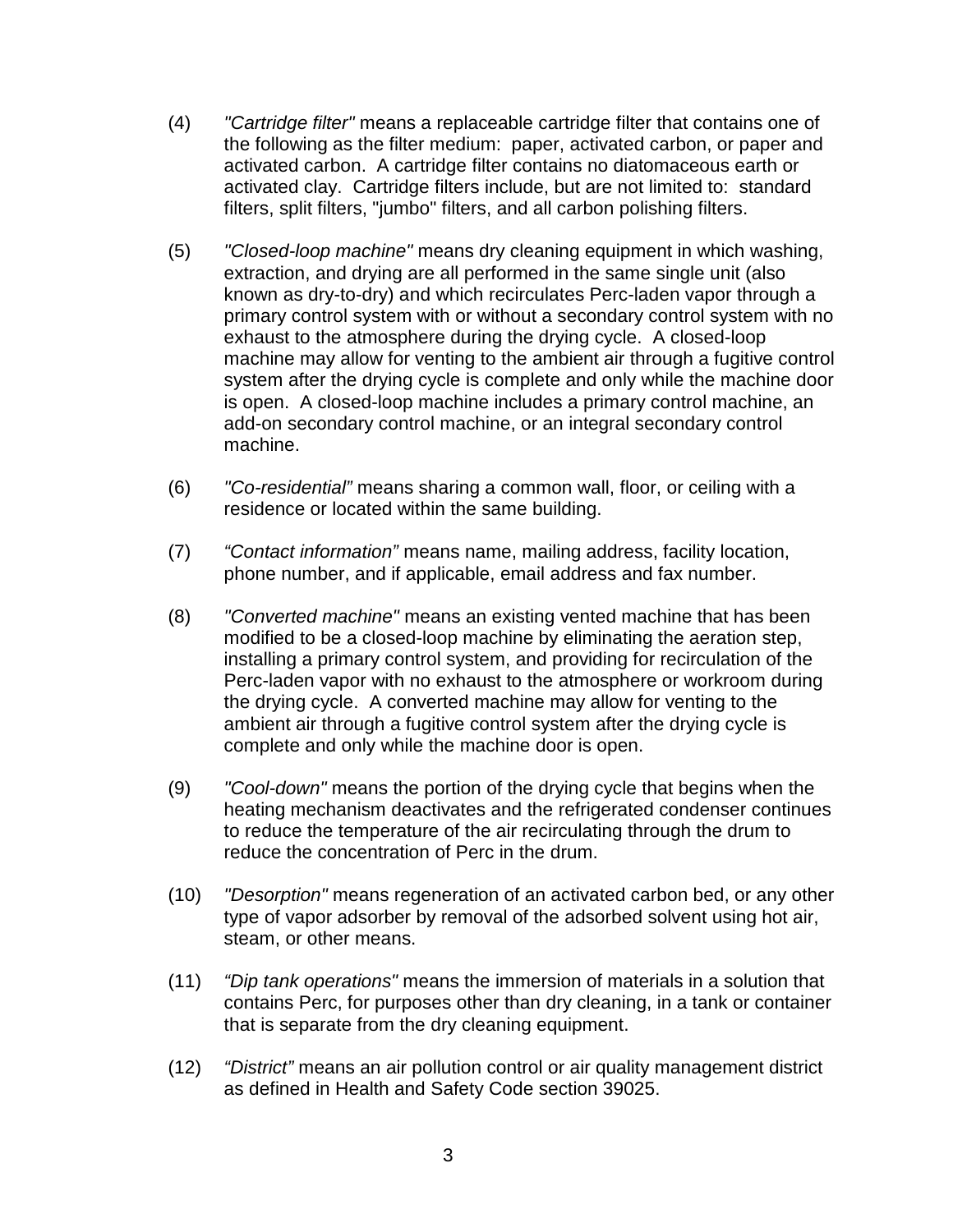- (13) "Drum" means the rotating cylinder or wheel of the dry cleaning machine that holds the materials being cleaned.
- (14) "Dry cleaning" means the process used to remove soil, greases, paints, and other unwanted substances from materials with Perc.
- (15) "Dry cleaning equipment" means any machine, device, or apparatus that uses Perc to dry clean materials or to remove residual solvent from previously cleaned materials. Dry cleaning equipment may include, but is not limited to a transfer machine, a vented machine, a self-service machine, a converted machine, a closed-loop machine, a reclaimer, a drying cabinet, or a dip tank.
- (16) "Dry cleaning machine" means any dry cleaning equipment that is used to dry clean materials. A dry cleaning machine may include, but is not limited to a transfer machine, a vented machine, a self-service machine, or a closed-loop machine.
- (17) "Dry cleaning system" means all of the following equipment, devices, or apparatus associated with any dry cleaning process: dry cleaning equipment; filter or purification systems; waste holding, treatment, or disposal systems; solvent supply systems; dip tanks; pumps; gaskets; piping, ducting, fittings, valves, or flanges that convey Perc vapors; and control systems.
- (18) "Drying cabinet" means a housing in which materials previously cleaned with Perc are placed to dry and which is used only to dry materials that would otherwise be damaged by the heat and tumbling action of the drying cycle.
- (19) "Drying cycle" means the process used to actively remove the Perc remaining in the materials after washing and extraction. For closed-loop machines, the heated portion of the cycle is followed by cool-down and may be extended beyond cool-down by the activation of a control system. The drying cycle begins when heating coils are activated and ends when the machine ceases rotation of the drum for a converted or primary control machine, or at the end of the adsorption cycle for a secondary control machine.
- (20) "Environmental training program" means an initial course or a refresher course of the environmental training program for Perc dry cleaning operations that has been authorized by the Air Resources Board according to the requirements of title 17, California Code of Regulations, section 93110.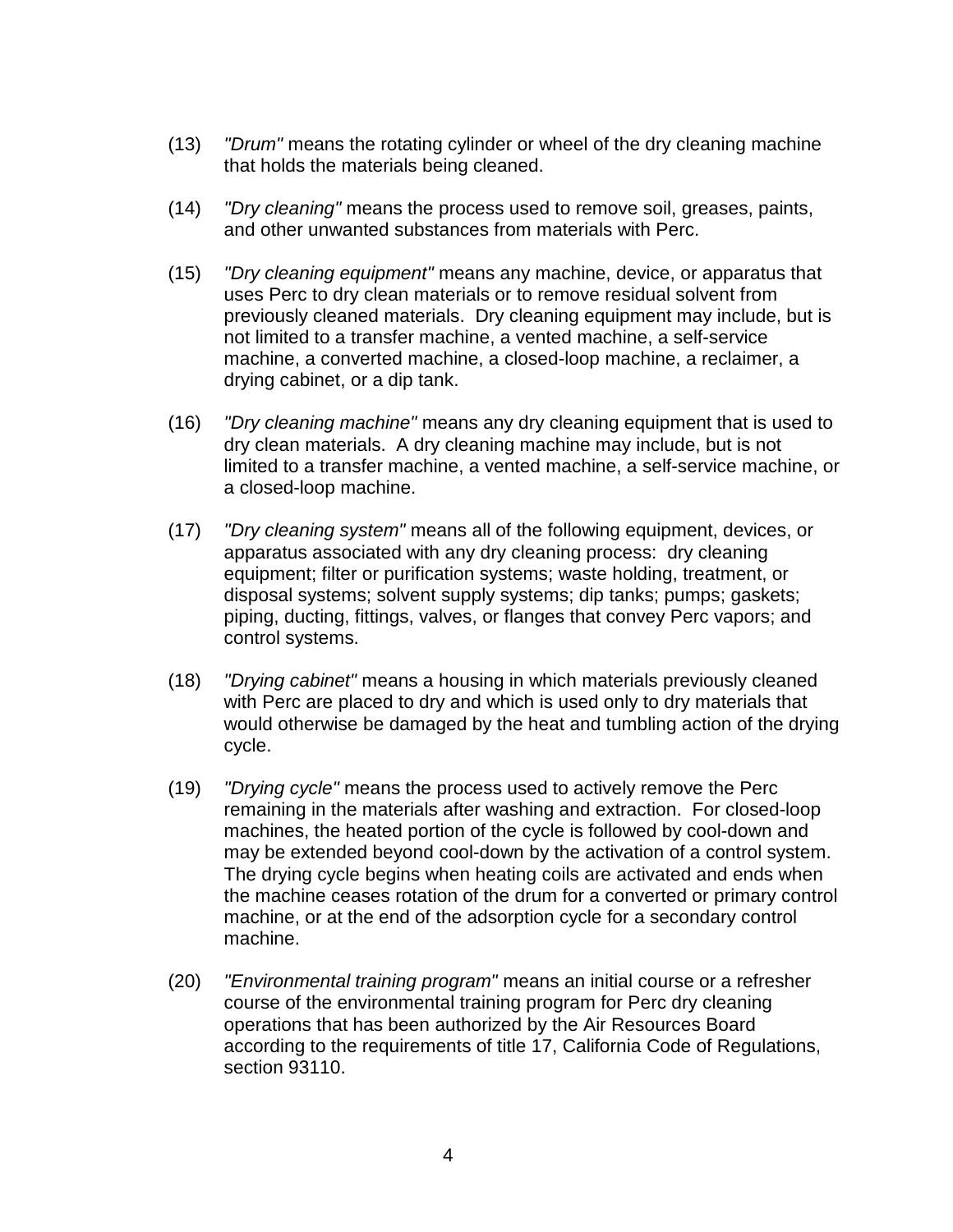- (21) "Existing facility" means any facility that operated dry cleaning equipment prior to January 1, 2008.
- (22) "Facility" means an establishment where dry cleaning equipment is operated.
- (23) "Fugitive control system" means a device or apparatus that collects fugitive Perc vapors from the machine door, button and lint traps, still, or other intentional openings of the dry cleaning equipment and routes those vapors to a device that reduces the mass of Perc prior to exhaust of the vapor to the atmosphere.
- (24) "Gallons of perchloroethylene purchased" means the volume of Perc, in gallons, purchased for use with the dry cleaning equipment.
- (25) "Halogenated-hydrocarbon detector" means a portable device capable of detecting vapor concentrations of Perc of 25 ppmv or less and indicating an increasing concentration by emitting an audible signal or visual indicator that varies as the concentration changes.
- (26) *"Integral secondary control machine"* means a closed-loop machine that is designed and offered with an integral secondary control system.
- (27) "Integral secondary control system" means a carbon adsorber, or an equivalent device that is designed and offered as an integral part of a production package with a specific make and model of dry cleaning machine and primary control system.
- (28) "Liquid leak" means a leak of liquid containing Perc of more than 1 drop every 3 minutes.
- (29) "Materials" means wearing apparel, draperies, linens, fabrics, textiles, rugs, leather, and other goods that are dry cleaned.
- (30) "Muck cooker" means a device for heating Perc-laden waste material to volatilize and recover Perc.
- (31) "New distributor" means any person who begins the sale of Perc, directly or indirectly, to dry cleaners in California after January 1, 2008.
- (32) "New facility" means a facility that did not operate any dry cleaning equipment prior to January 1, 2008. Facilities that are relocated to another district shall be considered new facilities for the purposes of this control measure.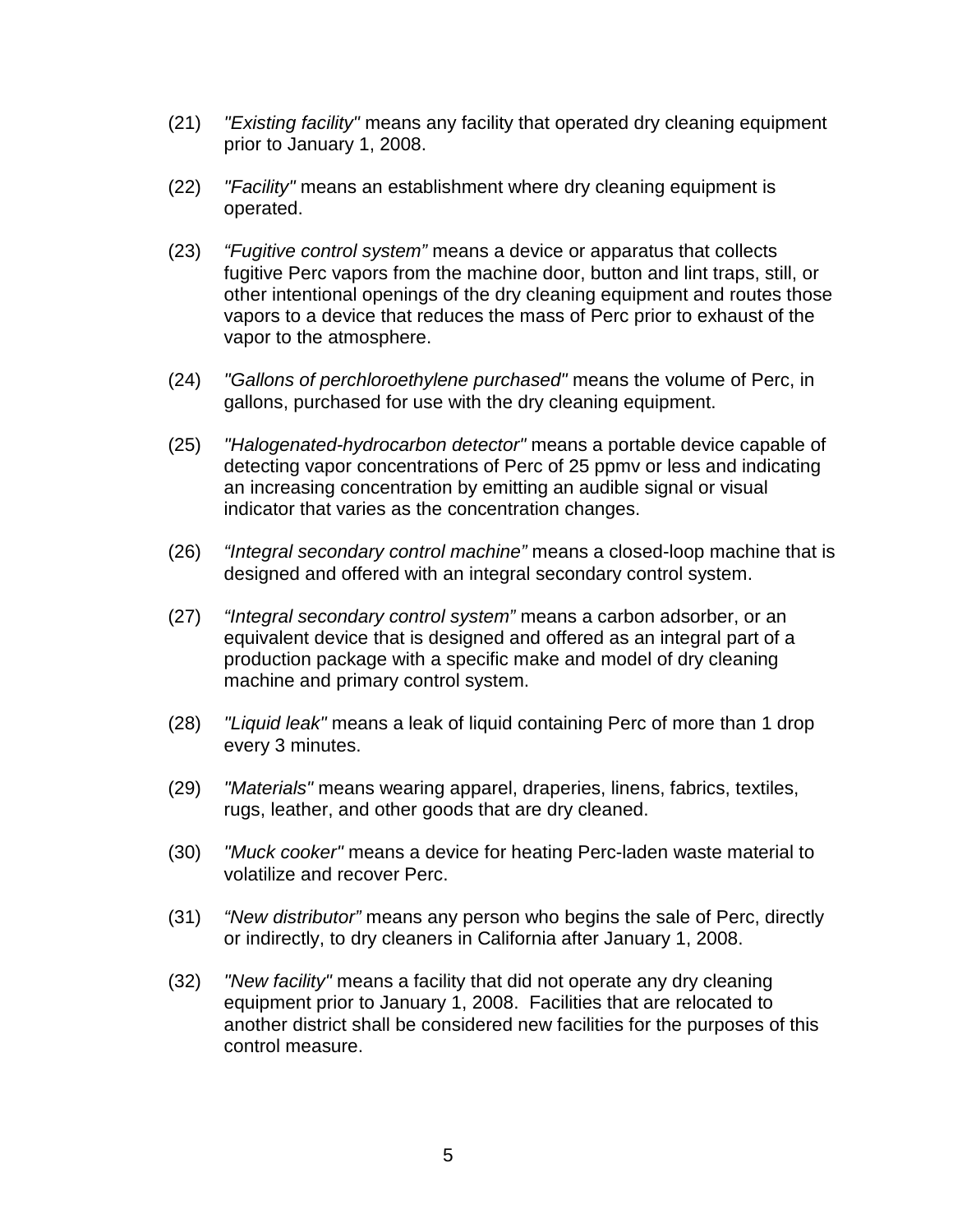- (33) "Perc distributor" means any person who, directly or indirectly, sells Perc or recycled Perc to California dry cleaners.
- (34) "Perc manufacturer" means any person who produces and sells Perc for use in California.
- (35) "Perchloroethylene (Perc)" means the substance with the chemical formula 'C<sub>2</sub>Cl<sub>4</sub>', also known by the name 'tetrachloroethylene', which has been identified by the Air Resources Board and listed as a toxic air contaminant in title 17, California Code of Regulations, section 93000.
- (36) "Pounds of materials cleaned per load" means the total dry weight, in pounds, of the materials in each load dry cleaned at the facility, as determined by weighing each load on a scale prior to dry cleaning and recording the value.
- (37) "Primary control machine" means a closed loop machine used for dry cleaning that is equipped with a primary control system.
- (38) "Primary control system" means a refrigerated condenser, or an equivalent closed-loop vapor recovery system that reduces the concentration of Perc in the recirculating air.
- (39) "Reasonably available", as it applies to a course for the environmental training program, means that the course is offered within 200 miles of the district boundaries and that all such courses have a capacity, in the aggregate, that is adequate to accommodate at least one person from each facility in the district required to certify a trained operator at that time.
- (40) "Reclaimer" means a machine, device, or apparatus used only to remove residual Perc from materials that have been previously cleaned in a separate piece of dry cleaning equipment.
- (41) "Recycled Perc" means Perc solvent that is recovered after initial use.
- (42) "Refrigerated condenser" means a closed-loop vapor recovery system into which Perc vapors are introduced and recovered by cooling below the dew point of the Perc.
- (43) "Relocated facilities" means a facility that moves from one location to another location within the boundaries of the same district.
- (44) "Remove from service" means remove from the facility or render the dry cleaning equipment inoperable.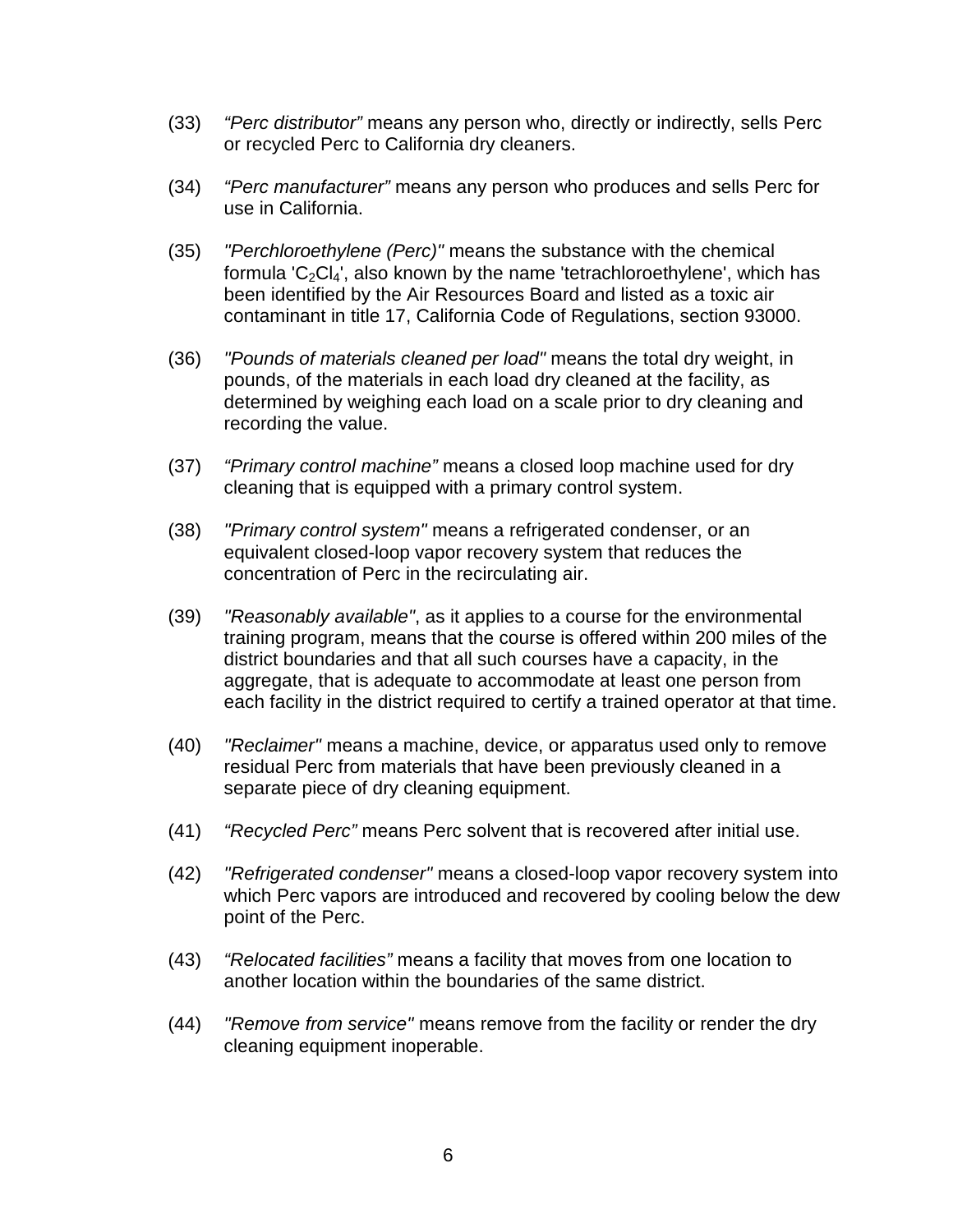- (45) "Residence" means any dwelling or housing which is owned, rented, or occupied by the same person for a period of 180 days or more, excluding short-term housing such as a motel or hotel room rented and occupied by the same person for a period of less than 180 days.
- (46) "Secondary control system" means a device or apparatus (typically a carbon adsorber), that reduces the concentration of Perc in the recirculating air at the end of the drying cycle beyond the level achievable with a refrigerated condenser alone.
- (47) "Self-service machine" means a dry cleaning machine that is loaded, activated, or unloaded by the customer.
- (48) "Separator" means any device used to recover Perc from a water-Perc mixture.
- (49) "Solvent" means a liquid substance other than water used in dry cleaning equipment.
- (50) "Trained operator" means the owner, the operator, or an employee of the facility, who holds a record of completion for the initial course of an environmental training program and maintains her/his status by successfully completing the refresher courses as required.
- (51) "Transfer machine" means a combination of dry cleaning equipment in which washing and extraction are performed in one unit and drying is performed in a separate unit.
- (52) "Vapor adsorber" means a bed of activated carbon or other adsorbent into which Perc vapors are introduced and trapped for subsequent desorption.
- (53) "Vapor leak" means an emission of Perc vapor from unintended openings in the dry cleaning system, as indicated by a rapid audible signal or visual signal from a halogenated-hydrocarbon detector or a concentration of Perc exceeding 50 ppmv as Perc as indicated by a portable analyzer.
- (54) "Vented machine" means dry cleaning equipment in which washing, extraction, and drying are all performed in the same single unit and in which fresh air is introduced into the drum in the last step of the drying cycle and exhausted to the atmosphere, either directly or through a control device.
- (55) "Wastewater treatment unit" means a device that treats Perc-contaminated wastewater through the addition of thermal or chemical energy, or through physical action, such as carbon or another type of adsorbent filtration system.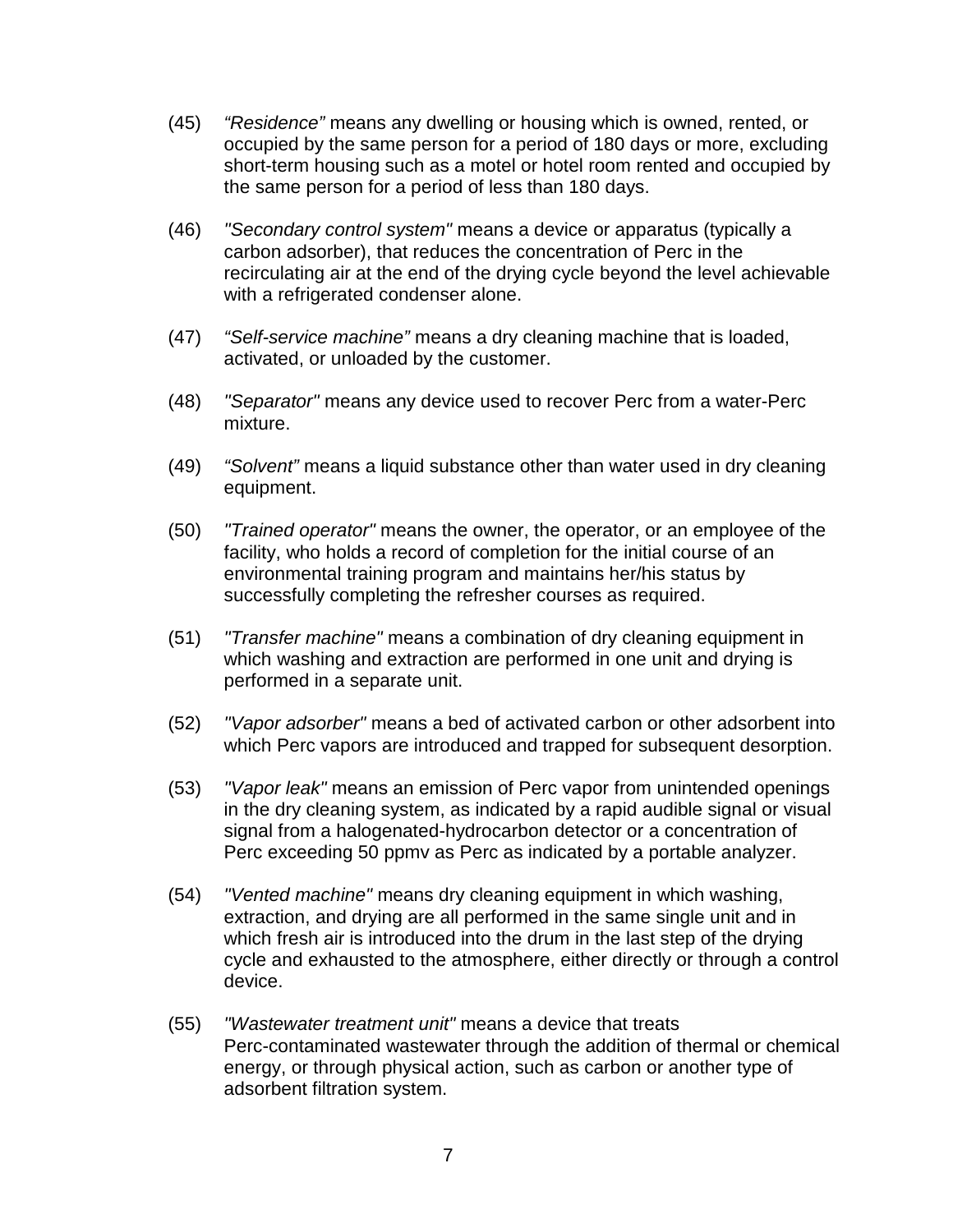- (56) "Water-repelling operations" means the treatment of materials with a Perc-containing solution for the purpose of making the material water resistant or water-repelling.
- (57) "Workday" means any consecutive 24-hour period commencing at the same time each calendar day as defined in California Labor Code section 500(a).

### **(e) Prohibitions.**

- (1) No person shall sell, offer for sale, or initiate a new lease of any Perc dry cleaning machine for use in California on or after January 1, 2008.
- (2) Transfer, vented, and self service Perc machines shall remain prohibited as they have been since November 1998.

#### **(f) Requirements for New Facilities.**

No person shall install or operate any Perc dry cleaning machine or engage in Perc water-repelling operations at a new facility on or after January 1, 2008.

#### **(g) Relocated Facilities.**

Upon approval by the district, existing facilities may relocate their Perc dry cleaning equipment for the purpose of moving from one location to another location within the boundaries of the same district.

- **(h) Requirements for Existing Facilities.** The owner/operator of each existing facility shall meet the following applicable requirements as follows and as shown in Table 1.
	- (1) By January 1, 2008, drying cabinets and dip tanks shall not be used for Perc dry cleaning.
	- (2) By July 1, 2010, existing facilities shall remove from service all Perc converted machines.
	- (3) By July 1, 2010, existing facilities shall remove from service all Perc dry cleaning machines at co-residential locations.
	- (4) By July 1, 2010, or 15 years after the date of manufacture, whichever comes later, existing facilities shall remove from service all Perc closed-loop machines including primary control, add-on secondary control, and integral secondary control machines. If the age of the machine cannot be obtained, the machine shall be removed from service by July 1,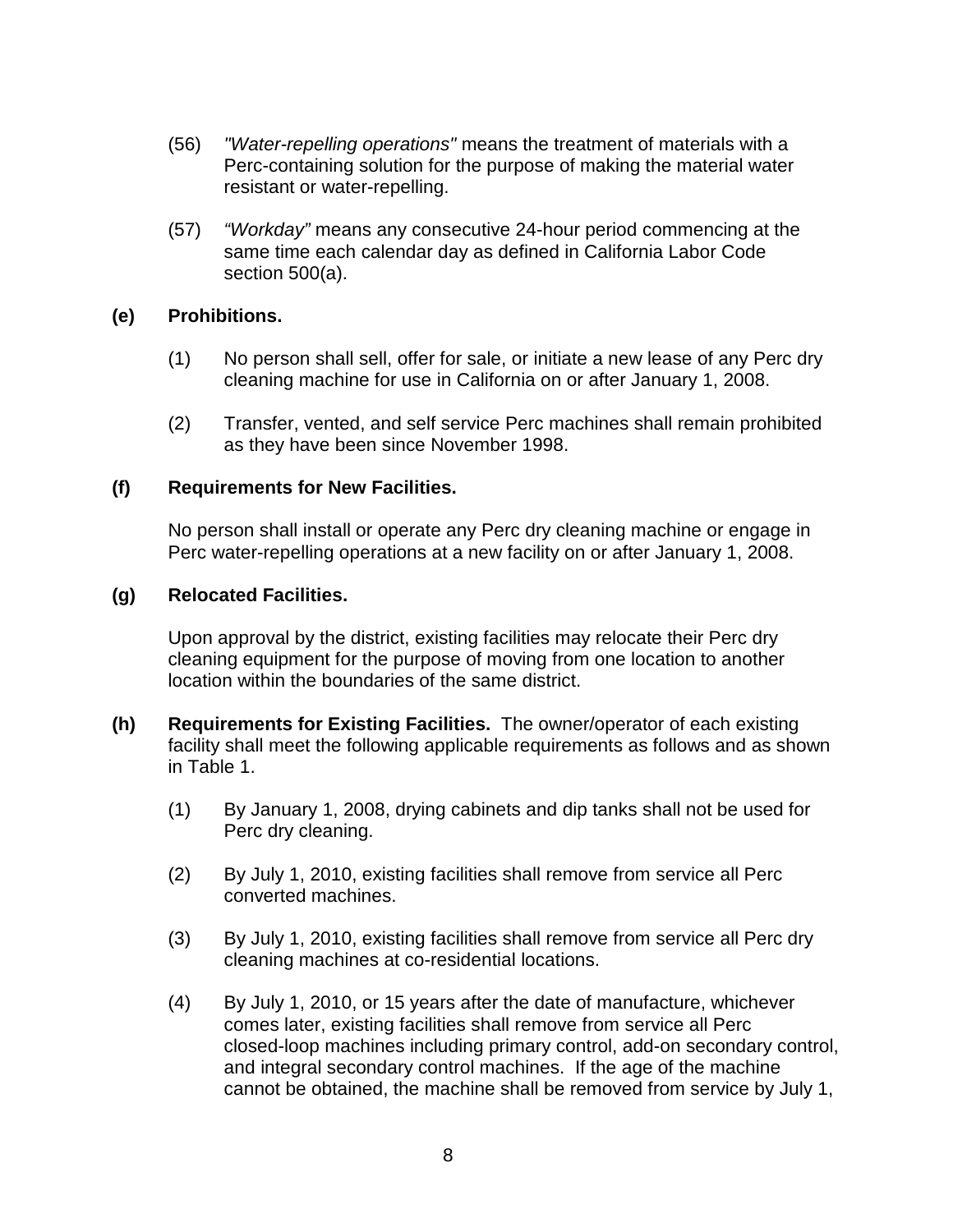2010.

- (5) By January 1, 2023, existing facilities shall remove from service all Perc dry cleaning machines, if not required to be removed from service earlier.
- **(i) Required Good Operating Practices.** No person shall operate Perc dry cleaning equipment unless all of the following requirements are met:
	- (1) Environmental training requirements. Each Perc facility shall have one or more trained operators.
		- (A) A trained operator shall be the owner, the operator, or another employee of the facility, who successfully completes the initial course of an environmental training program to become a trained operator. Evidence of successful completion of the initial course shall be the original record of completion issued pursuant to title 17, California Code of Regulations, Section 93110.
		- (B) The trained operator shall be on site while the dry cleaning equipment is in operation.
		- (C) Each trained operator shall successfully complete the refresher course of an environmental training program at least once every three years. Evidence of successful completion of each refresher course shall be the date of the course and the instructor's signature on the original record of completion.
		- (D) If the Perc facility has only one trained operator and the trained operator leaves the employ of the facility, the facility shall:
			- 1. Notify the district in writing within 15 days of the departure of the trained operator; and
			- 2. Obtain certification for a replacement trained operator within 3 months.
			- 3. If the district determines that the initial course of an environmental training program is not reasonably available, the district may extend the certification period for a replacement trained operator until 1 month after the course is reasonably available.
	- (2) Operation and maintenance requirements. The trained operator shall operate and maintain all components of the Perc dry cleaning system in accordance with the requirements of this section and the conditions specified in the facility's operating permit. For operations not specifically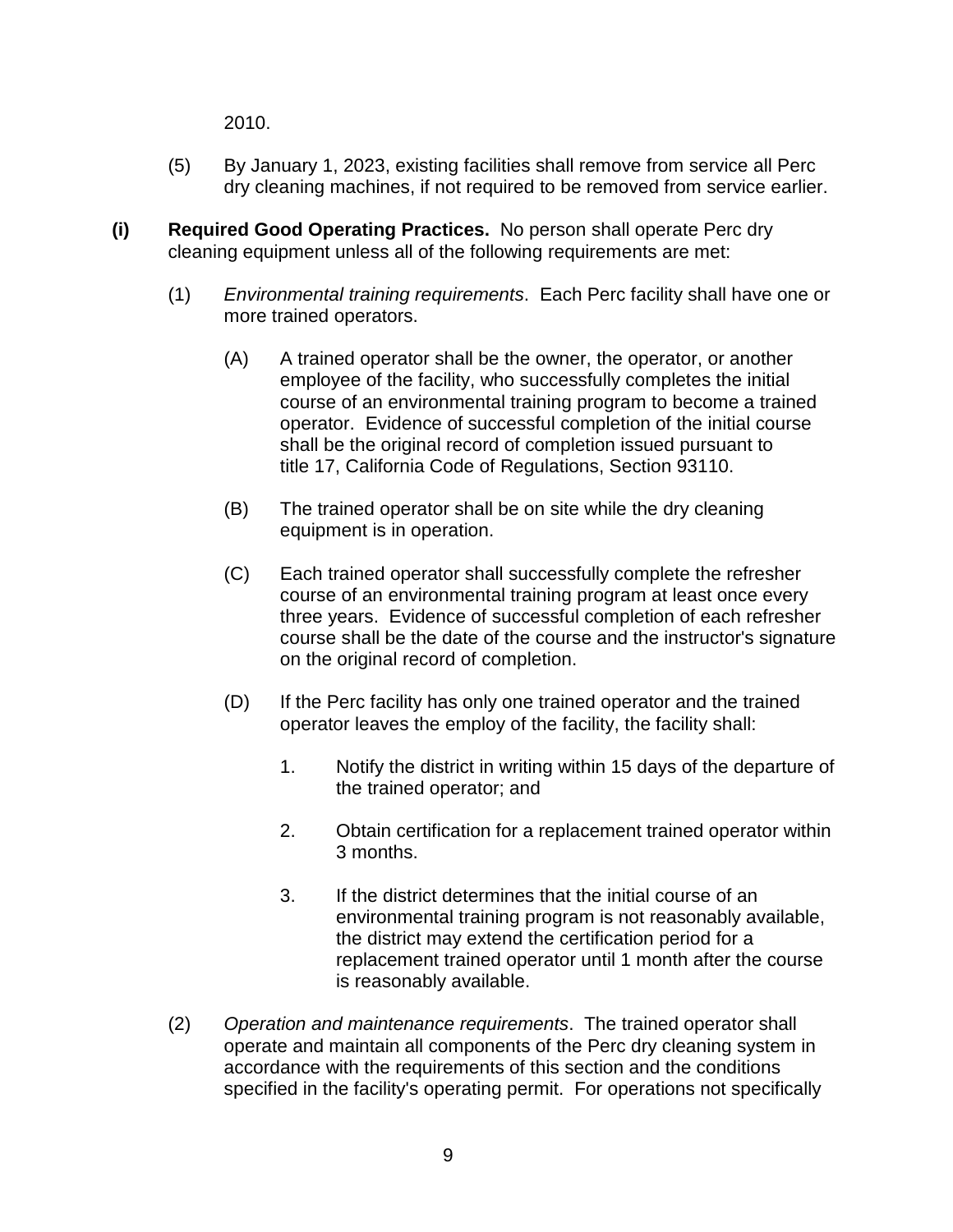addressed, the components shall be operated and maintained in accordance with the manufacturer's recommendations.

- (A) The district shall provide an operation and maintenance checklist to the Perc facility. Each operation and maintenance function and the date performed shall be recorded on the checklist. The operation and maintenance checklist shall include, at a minimum, the following requirements:
	- 1. Refrigerated condensers shall be operated to ensure that exhaust gases are recirculated until the air-vapor stream temperature on the outlet side of the refrigerated condenser, downstream of any bypass, is less than or equal to 45ºF  $(7.2$ <sup>o</sup>C).
		- i. Refrigerated condensers shall have a graduated or digital thermometer with a minimum range from 0ºF (- 18ºC) to 150ºF (66ºC), which measures the temperature of the outlet vapor stream, downstream of any bypass of the condenser, and is easily visible to the operator.
	- 2. Vapor adsorbers used as a primary control system or a secondary control system shall be operated to ensure that exhaust gases are recirculated at the temperature specified by the district, based on the manufacturer's recommendations for optimum adsorption. These vapor adsorbers shall be desorbed according to the conditions specified by the district in the facility's operating permit, including a requirement that no Perc vapors shall be routed to the atmosphere during routine operation or desorption.
	- 3. Cartridge filters and adsorptive cartridge filters shall be handled using one of the following methods:
		- a. Drained in the filter housing, before disposal, for no less than: 24 hours for cartridge filters and 48 hours for adsorptive cartridge filters. If the filters are then transferred to a separate device to further reduce the volume of Perc, this treatment shall be done in a system that routes any vapor to a primary control system, with no exhaust to the atmosphere or workroom; or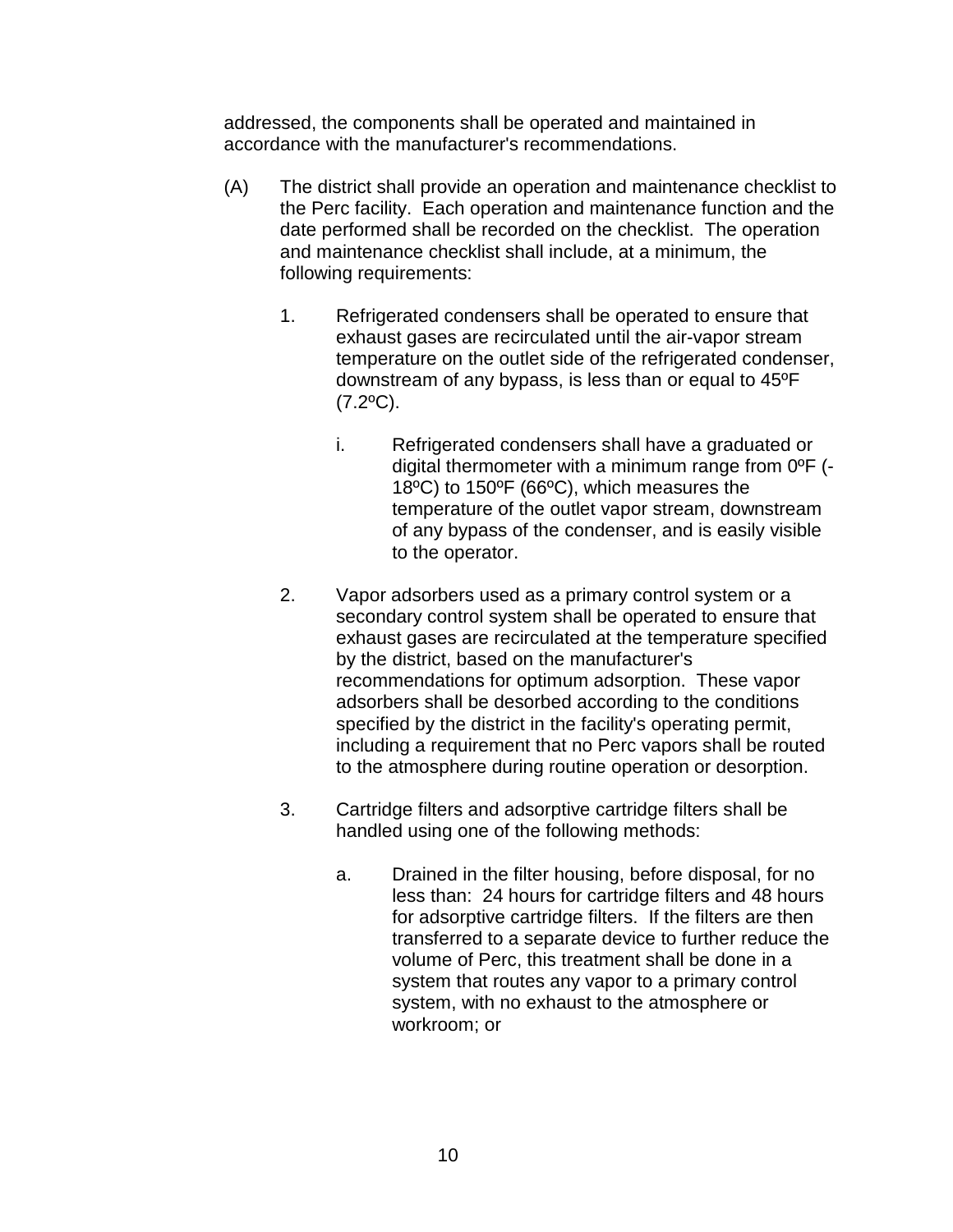- b. Dried, stripped, sparged, or otherwise treated, within the sealed filter housing, to reduce the volume of Perc contained in the filter.
- 4. A still, and any muck cooker, shall not exceed 75 percent of its capacity, or an alternative level recommended by the manufacturer. A still, and any muck cooker, shall cool to 100ºF (38ºC) or less before emptying or cleaning.
- 5. Button and lint traps shall be cleaned and inspected for damage each workday and the lint placed in a tightly sealed container.
- 6. The facility owner/operator shall keep on site a spare set of gaskets for the loading door, still, lint trap, button trap, and water separator.
- 7. The facility owner/operator shall keep on site a spare lint filter.
- 8. All parts of the dry cleaning system where Perc may be exposed to the atmosphere or workroom shall be kept closed at all times except when access is required for proper operation and maintenance.
- 9. Wastewater treatment units shall be operated to ensure that no liquid Perc or visible emulsion is allowed to vaporize.
- 10. Carbon adsorbers in secondary control machines must be stripped or desorbed in accordance with manufacturer's instructions or at least weekly, whichever is more frequent.
- (3) Leak check and repair requirements. The trained operator shall inspect the Perc dry cleaning system for vapor leaks. The district shall provide a leak inspection checklist to the Perc facility. The trained operator shall record the status of each component on the checklist.
	- (A) Weekly Leak Checks. The Perc dry cleaning system shall be inspected at least once per week for both liquid leaks and vapor leaks, using one of the following techniques:
		- 1. A halogenated-hydrocarbon detector; or
		- 2. A portable gas analyzer or an alternative method approved by the district.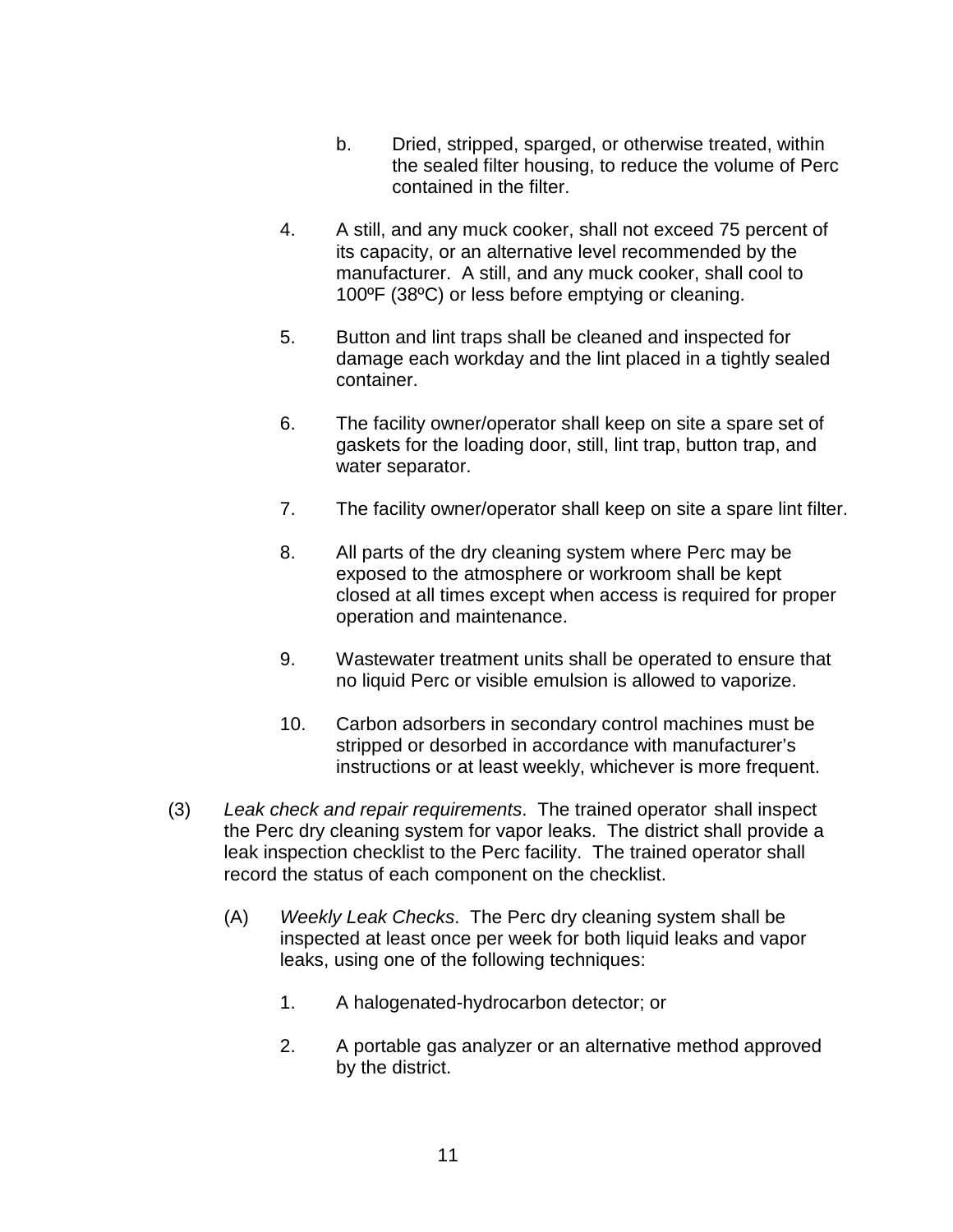- (B) Annual Leak Checks. The Perc dry cleaning system shall be inspected at least once per calendar year for liquid and vapor leaks using a portable detector which gives quantitative results with less than ten (10) percent uncertainty at 50 ppmv of Perc. Upon request, a district may approve an annual leak check extension of 12 months or less.
- (C) Any liquid leak or vapor leak that has been detected by the operator shall be noted on the checklist and repaired according to the requirements of this subsection. If the leak is not repaired at the time of detection, the leaking component shall be physically marked or tagged in a manner that is readily observable by a district inspector.
- (D) Any liquid leak or vapor leak detected by the district, which has not been so noted on the checklist and marked on the leaking component of the dry cleaning system, shall constitute a violation of this section. For enforcement purposes, the district shall identify the presence of a vapor leak by determining the concentration of Perc with a portable analyzer according to ARB Test Method 21 (title 17, California Code of Regulations, section 94124).
- (E) Any liquid leak or vapor leak shall be repaired immediately upon detection. For the purposes of this section a business day shall mean Monday through Friday, except holidays, as provided in Government Code of Regulation section 6700 and following.
	- 1. If repair parts are not available at the facility, the parts shall be ordered within the next business day of detecting such a leak. Such repair parts shall be installed within two business days after receipt. A facility with a leak that has not been repaired by the end of the  $7<sup>th</sup>$  business day after detection shall not operate the dry cleaning machine, until the leak is repaired, without a leak-repair extension from the district.
	- 2. A district may grant a leak-repair extension to a facility, for a single period of 30 days or less, if the district makes the following findings:
		- a. The delay in repairing the leak could not have been avoided by action on the part of the facility;
		- b. The facility used reasonable preventive measures and acted promptly to initiate the repair;
		- c. The leak would not significantly increase exposure to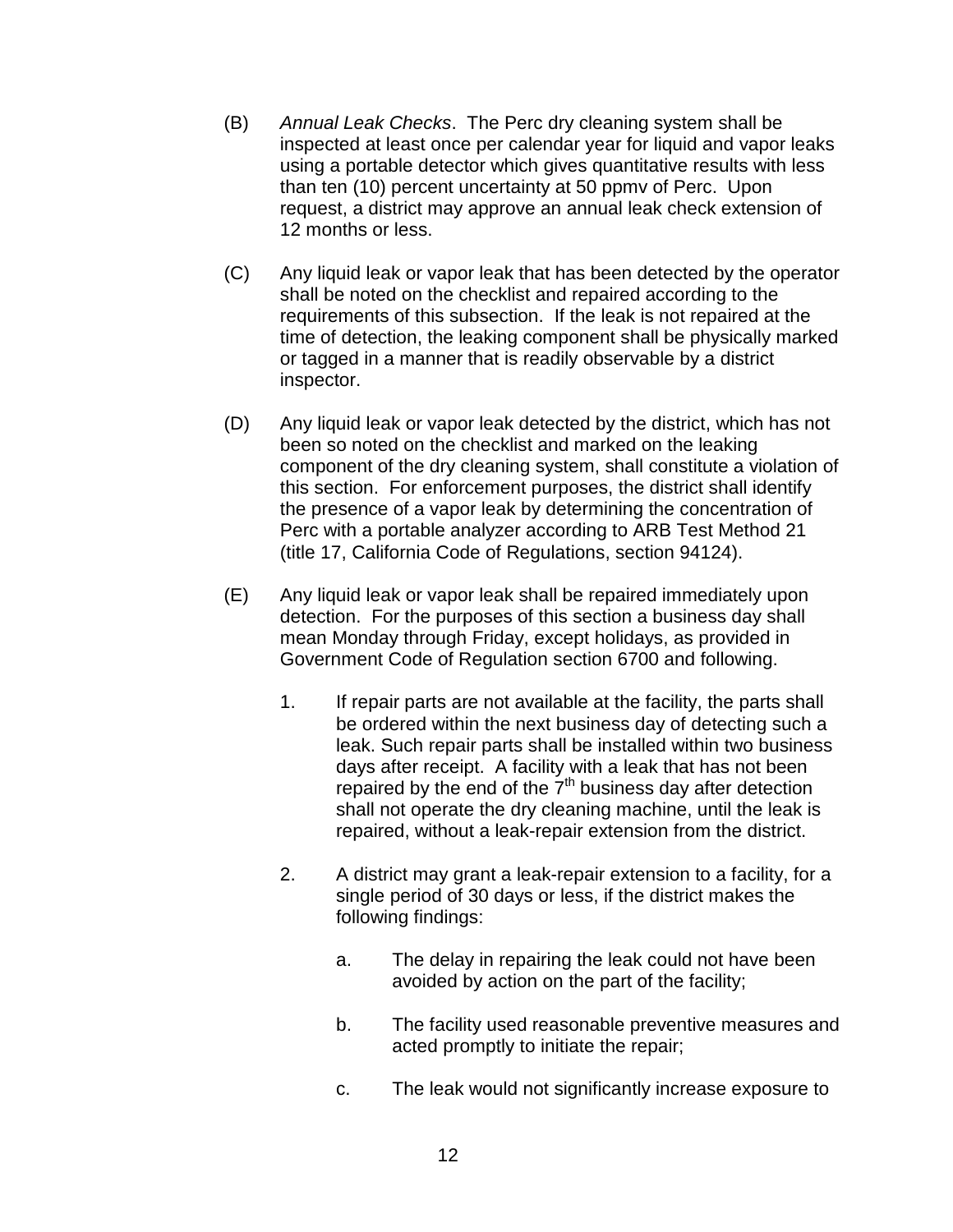Perc near the facility; and

 d. The facility is in compliance with all other requirements of this section and has a history of compliance.

### **(j) Recordkeeping Requirements**.

- (1) The following records shall be retained by all Perc facilities for at least 5 years:
	- (A) For each dry cleaning machine, a log showing the date and the pounds of materials cleaned per load;
	- (B) Purchase and delivery receipts for the dry cleaning solvent indicating the volume in gallons;
	- (C) For add-on or integral secondary control machine operations: the start time and finish time of each regeneration; and the temperature of chilled air on the outlet side of the refrigerated condenser;
	- (D) The operation and maintenance checklists required by subsection (i)(2)(A) and the completed leak inspection checklists required by subsection (i)(3); and
	- (E) For liquid leaks or vapor leaks that were not repaired at the time of detection, a record of the leaking component(s) of the dry cleaning system awaiting repair and the action(s) taken to complete the repair. The record shall include copies of purchase orders or other written records showing when the repair parts were ordered and/or service was requested.
- (2) The manufacturer's operating manual for all components of the dry cleaning system shall be retained for the life of the equipment.
- (3) The original record of completion of the environmental training program for each trained operator shall be retained during the employment of that person. A copy of the record of completion shall be retained for an additional period of two years beyond the separation of that person from employment at the facility.
- (4) All records, or copies thereof, shall be maintained in English and shall be accessible at the facility at all times.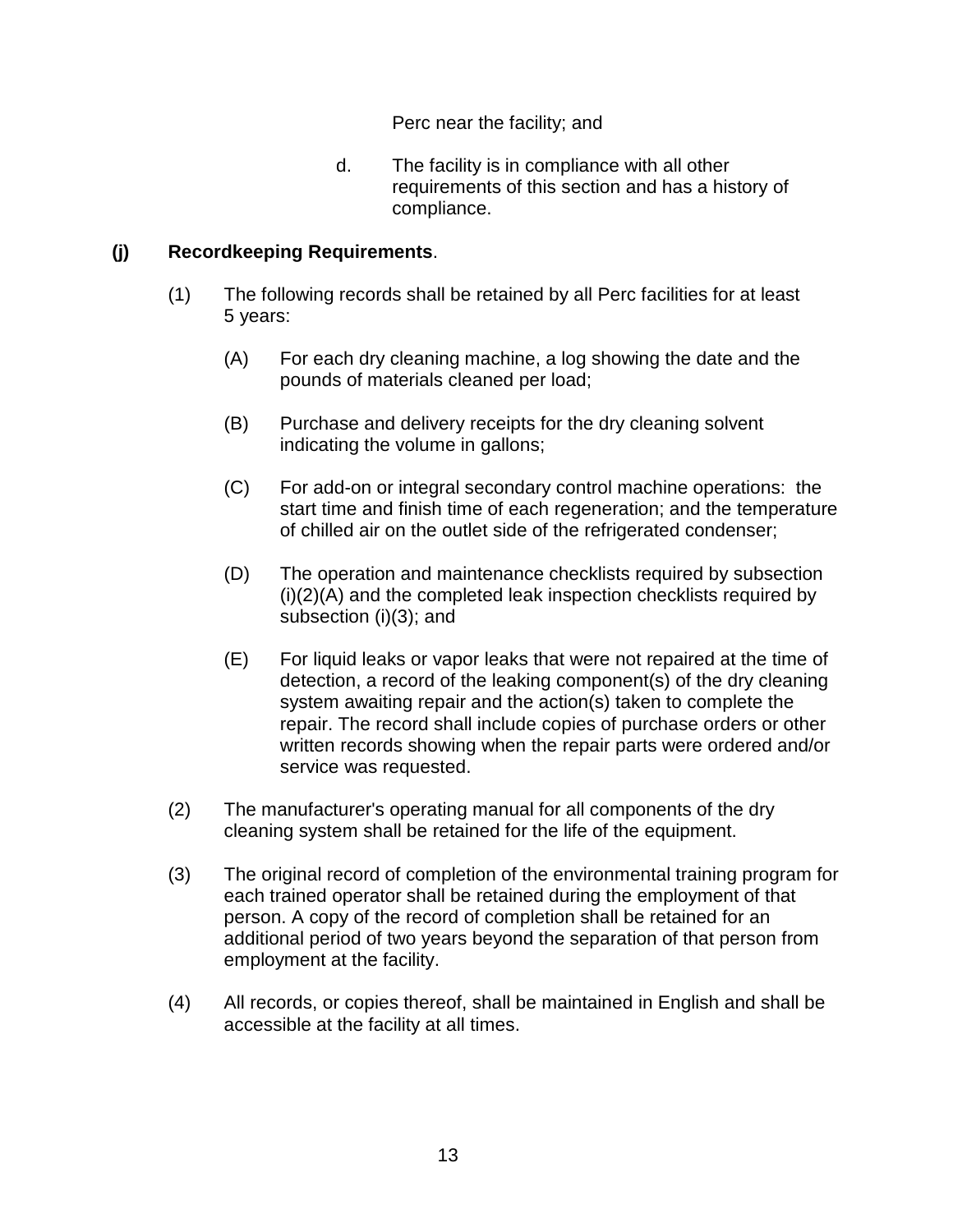### **(k) Reporting Requirements.**

- (1) The owner or operator of each Perc facility shall prepare an annual report which covers the period of January 1 through December 31 of each year. The facility owner or operator shall furnish this annual report to the district by the date specified by the district. The annual report shall include the following information:
	- (A) A copy of the record of completion of the environmental training program for each trained operator;
	- (B) The total of the pounds of materials cleaned;
	- (C) The gallons of solvent purchased in the reporting period;
	- (D) The make, model, serial number, and date of manufacture of the dry cleaning machine;
- $(2)$  A district may exempt a source from subsection  $(k)(1)$  if the district maintains current equivalent information on the facility.

### **(l) Water-repelling Operations.**

No person shall perform Perc water-repelling operations unless all materials are treated in a converted, primary control, add-on secondary control, or integral secondary control machine. Persons conducting water-repelling operations shall comply with the prohibitions and requirements in subsections (e), (f), (g), and (h).

NOTE: Authority cited: Sections 39600, 39601, 39650, 39655, 39656, 39658, 39659, 39665 and 39666, Health and Safety Code; Sections 7412 and 7416, Title 42, United States Code.

Reference: Sections 39650, 39655, 39656, 39658, 39659, and 39666, and 39674, Health and Safety Code; Sections 7412 and 7414, Title 42, United States Code; and Sections 63.14, 63.99, 63.320, 63.321, 63.322, 63.323 and 63.324, Title 40, Code of Federal Regulation.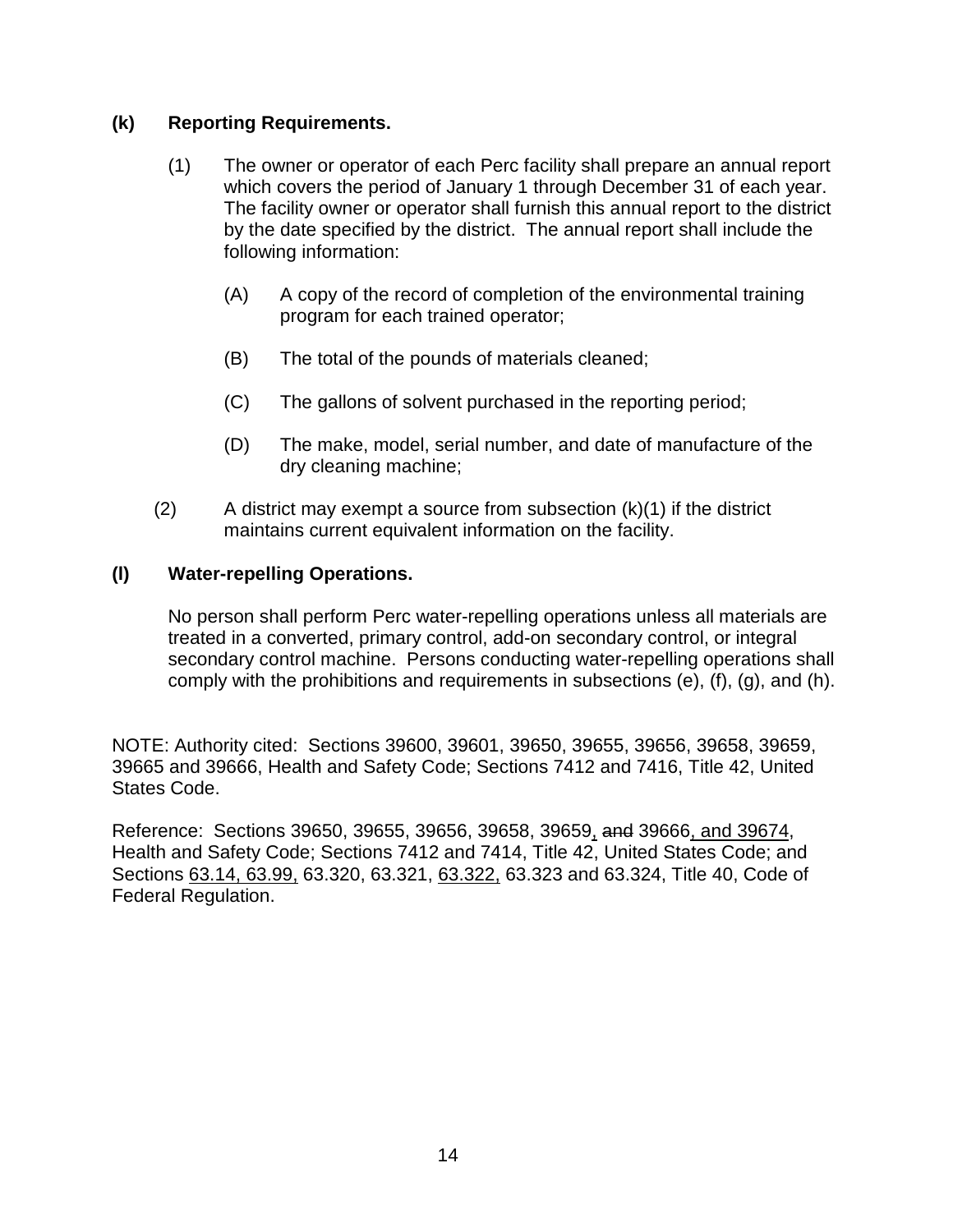| <b>FACILITY OR EQUIPMENT TYPE</b>                                                                                               | DATE OF COMPLIANCE <sup>1</sup>                                                                                                           |  |
|---------------------------------------------------------------------------------------------------------------------------------|-------------------------------------------------------------------------------------------------------------------------------------------|--|
| Drying Cabinet, or<br>Dip Tank                                                                                                  | January 1, 2008                                                                                                                           |  |
| <b>Converted Machine</b>                                                                                                        | July 1, 2010                                                                                                                              |  |
| Dry Cleaning Machines at Co-<br>residential Facility                                                                            | July 1, 2010                                                                                                                              |  |
| Closed-loop Machines: Primary Control<br>Machine; Add-on Secondary Control<br>Machine; or Integral Secondary Control<br>Machine | July 1, 2010 or 15 years after the date of manufacture,<br>whichever comes later.<br>July 1, 2010 if age of machine cannot be determined. |  |
| All Perc Dry Cleaning Machines                                                                                                  | January 1, 2023                                                                                                                           |  |

**Table 1. Summary of Perc Equipment Compliance Times for Existing Facilities** 

1. Final date(s) by which equipment shall be removed from service or use.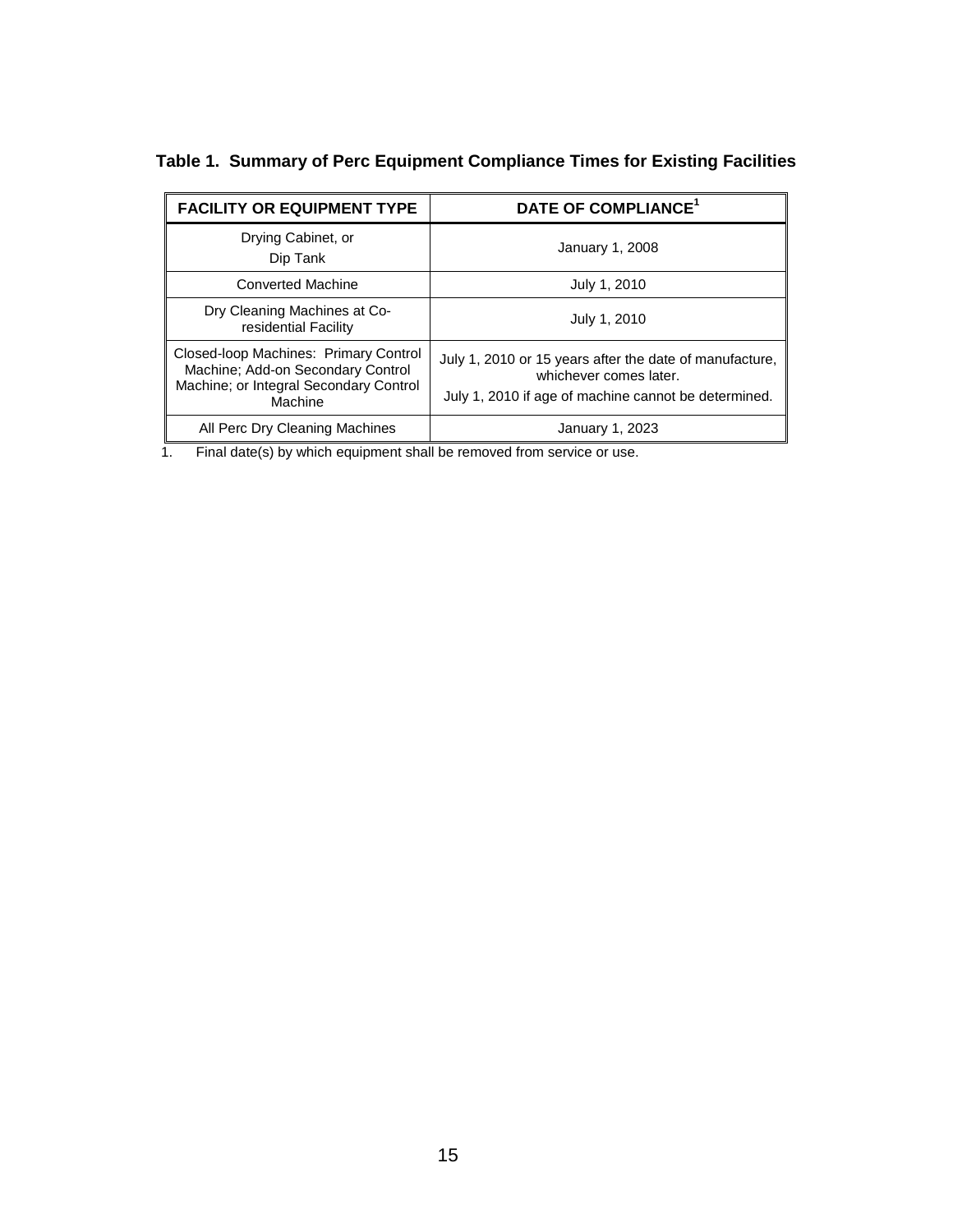Adopt section 93109.1, title 17, California Code of Regulations, to read as follows:

# **Section 93109.1. Requirements for Perc Manufacturers.**

### **(a) Recordkeeping Requirement.**

Perc manufacturers shall keep monthly sales records (with invoices) of the gallons of Perc sold for use in dry cleaning in California. These records shall be retained for at least 5 years and shall be made available to ARB or the district upon request.

# **(b) Reporting Requirement.**

 By January 1, 2008, Perc manufacturers shall report to ARB contact information for all their distributors who sell Perc for use in dry cleaning in California. If there are changes to their list of distributors, Perc manufacturers shall report the change(s) to ARB within 30 calendar days after the change has occurred.

**(c)** The provision of title 17, California Code of Regulation, section 93109, paragraphs (a), (b), (c), and (d) shall apply to this section.

NOTE: Authority cited: Sections 39600, 39601 and 41998, Health and Safety Code. Reference: Sections 41998 and 42402.4, Health and Safety Code.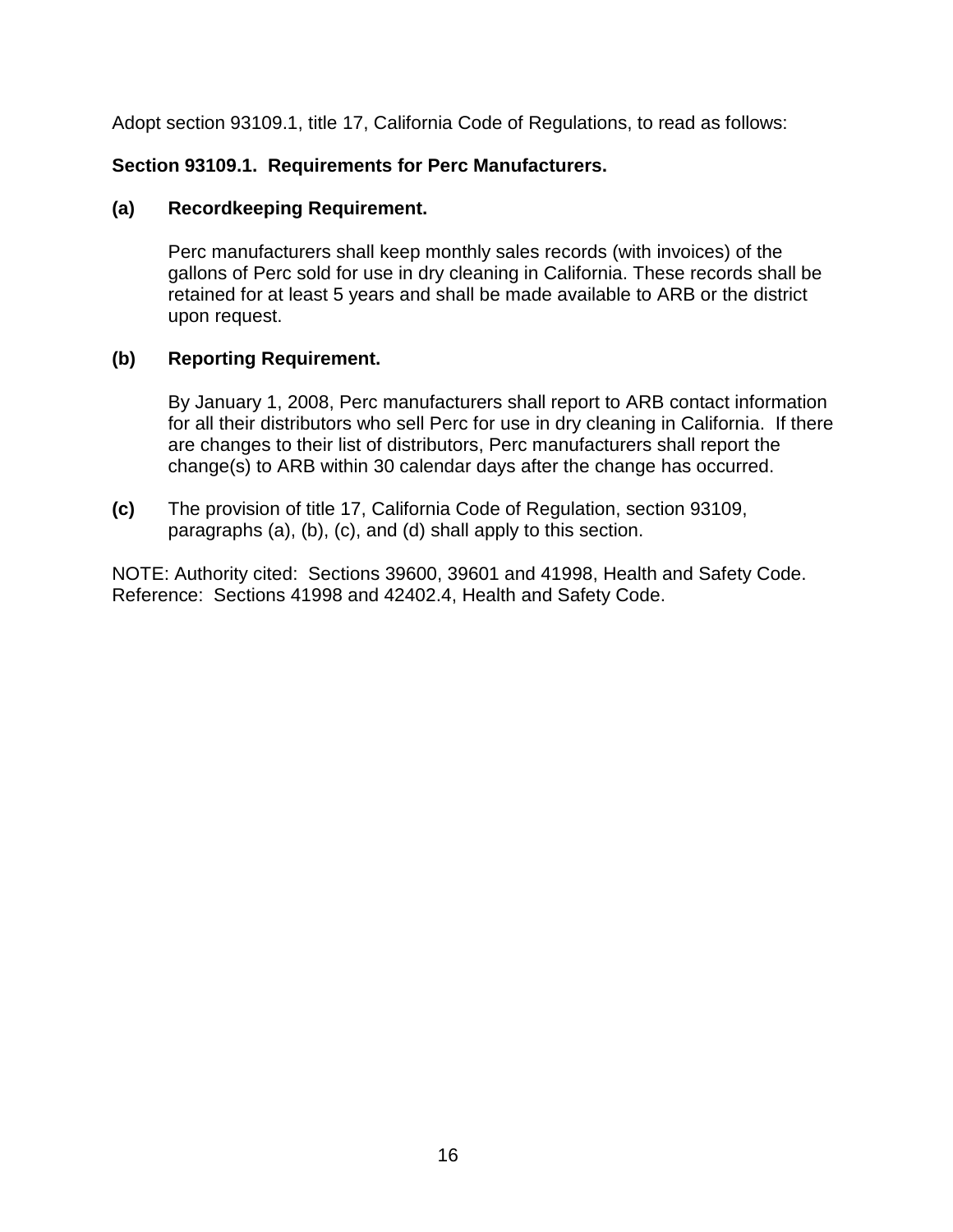Adopt section 93109.2, title 17, California Code of Regulations, to read as follows:

# **Section 93109.2. Requirements for Perc Distributors.**

# **(a) Recordkeeping Requirements.**

- (1) The following records shall be retained for at least 5 years and shall be made available to the ARB or the district upon request.
	- (A) For each dry cleaning facility, Perc distributors shall keep monthly sales records (with invoices) of the gallons of Perc and recycled Perc sold for use in dry cleaning in California.
	- (B) Perc distributors shall keep monthly purchase records (with invoices) of the gallons of Perc purchased for use in dry cleaning in California.
	- (C) Perc distributors shall keep contact information for each California dry cleaner that purchased Perc and recycled Perc.
	- (D) Perc distributors shall keep contact information for all their distributors who sell Perc and recycled Perc in California.

# **(b) Reporting Requirements.**

- (1) By January 1, 2008, Perc distributors shall report to ARB their contact information and, if applicable, the contact information for all their distributors who sell Perc and recycled Perc in California.
- (2) Perc distributors shall report to ARB any change(s) in their contact information reported under (b)(1) above within 30 calendar days.
- (3) By January 31 of each year, Perc distributors shall report to ARB the annual gallons of Perc and recycled Perc sold to California dry cleaners from January 1 through December 31 of the previous year.
- **(c)** No later than 30 days after the issuance of an invoice from ARB, Perc distributors shall pay fees, based on the fee invoice schedule shown in Table 2.
- **(d)** The provision of title 17, California Code of Regulation, section 93109, paragraphs (a), (b), (c), and (d) shall apply to this section.

NOTE: Authority cited: Sections 39600, 39601 and 41998, Health and Safety Code. Reference: Sections 41998 and 42402.4, Health and Safety Code.